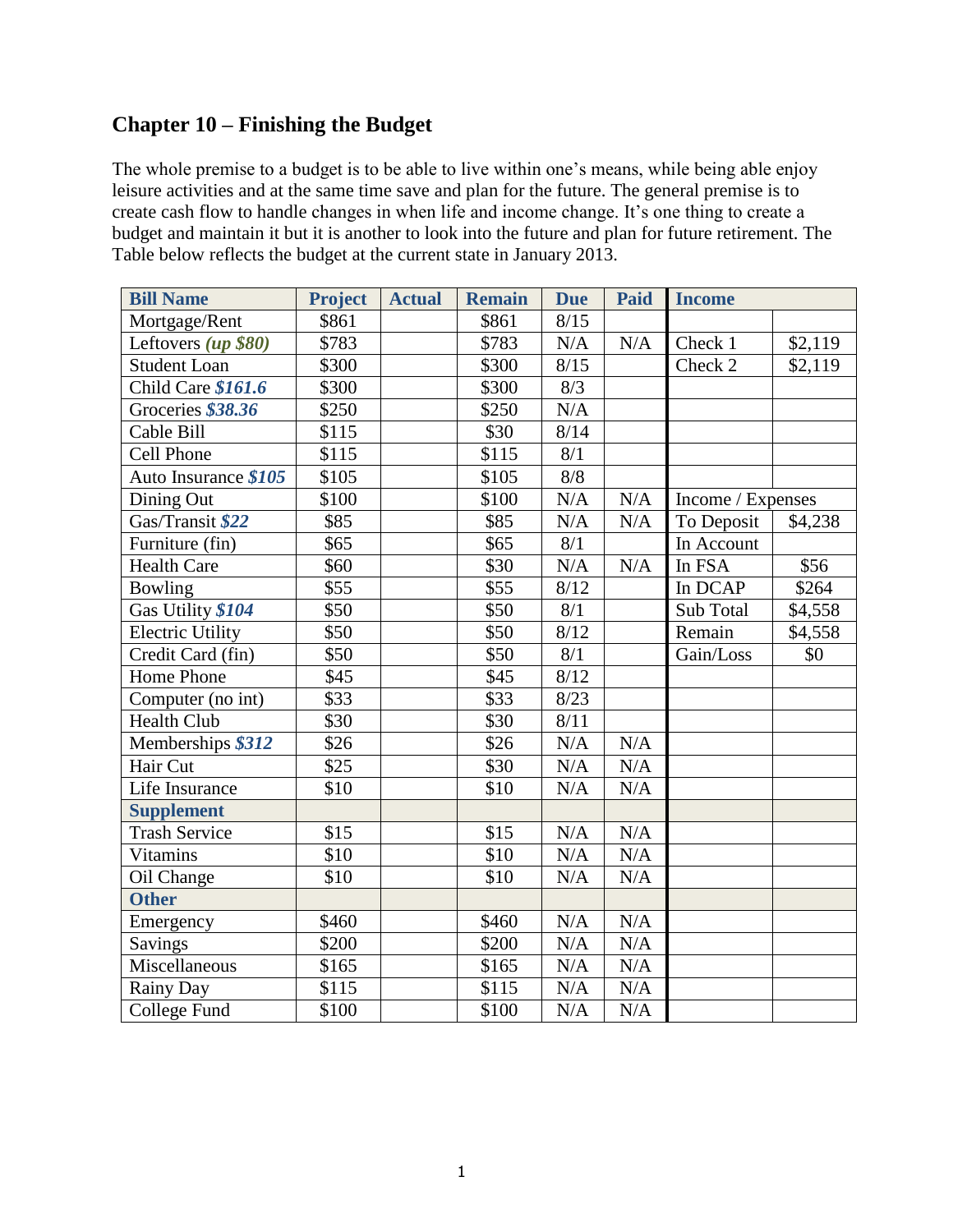#### **The Budget Recap**

The fixed bill exercise was performed on all bills with fluctuating payments each year for monthly payments and periodic payments. As this creates the goal having each bill be a fixed amount, upfront money is required to mitigate against negative balances from the first month forward. The following bills are applicable:

| <b>Child Care: \$161.6</b>   | <b>Gas/Transit: \$22</b>  |
|------------------------------|---------------------------|
| <b>Groceries: \$38.36</b>    | <b>Gas Utility: \$104</b> |
| <b>Auto Insurance: \$105</b> | <b>Membership: \$312</b>  |

The total comes to *\$742.96* and this means the money has to come somewhere in the budget to finance. The solution is to draw from items that are not a bill but rather those slated for savings found in the Supplemental category. For this exercise the Emergency and Savings funds will be used.

| <b>Bill Name</b> | <b>Project</b> | <b>Actual</b> | <b>Remain</b> |
|------------------|----------------|---------------|---------------|
| Emergency        | \$460          | \$460         | \$0           |
| Savings          | \$200          | \$167.96      | \$32.04       |
| Rainy Day        | \$115          | \$115         | \$0           |

The next step was choosing to participate in the FSA and DCAP accounts to lessen the cost burden for Health Care and Child Care costs.

# *FSA Highlights:*

\$56 was per month deposited in the FSA (In two of the 12 months it will be \$84) for the Health Care costs. This put additional money back into the budget due to the lower cost basis for the medical expenses.

# *DCAP Highlights:*

\$264 per month was deposited in the FSA (In two of the 12 months it will be \$394) for the Health Care costs. As with the FSA, this puts additional money back into the budget due to the lower cost basis for child care.

For a regular monthly cycle with two pay periods the addition of the FSA and the DCAP added increased the take home pay by \$80 and it was canceled out and added to spending money and increased that total to \$783. (The checks do not apply as they are not part of the budget)

# **Paying down the Credit Cards**

After establishing changes to the budget for fixed bills and solidification Jasper decided that the Student Loan, the Furniture and the Credit Card would be paid off to increase cash flow. To do this it would take an additional payment of \$250 over the minimum payment for the credit card and furniture and the fixed payment for the student loan. The \$250 would be spread evenly between the Miscellaneous, Savings, Rainy Day, College Fund and the Leftovers at \$50 apiece.

The math showed that it was most advantageous to pay off the Credit Card first, then apply the minimum payment required by the credit card plus additional the \$250 to the Furniture credit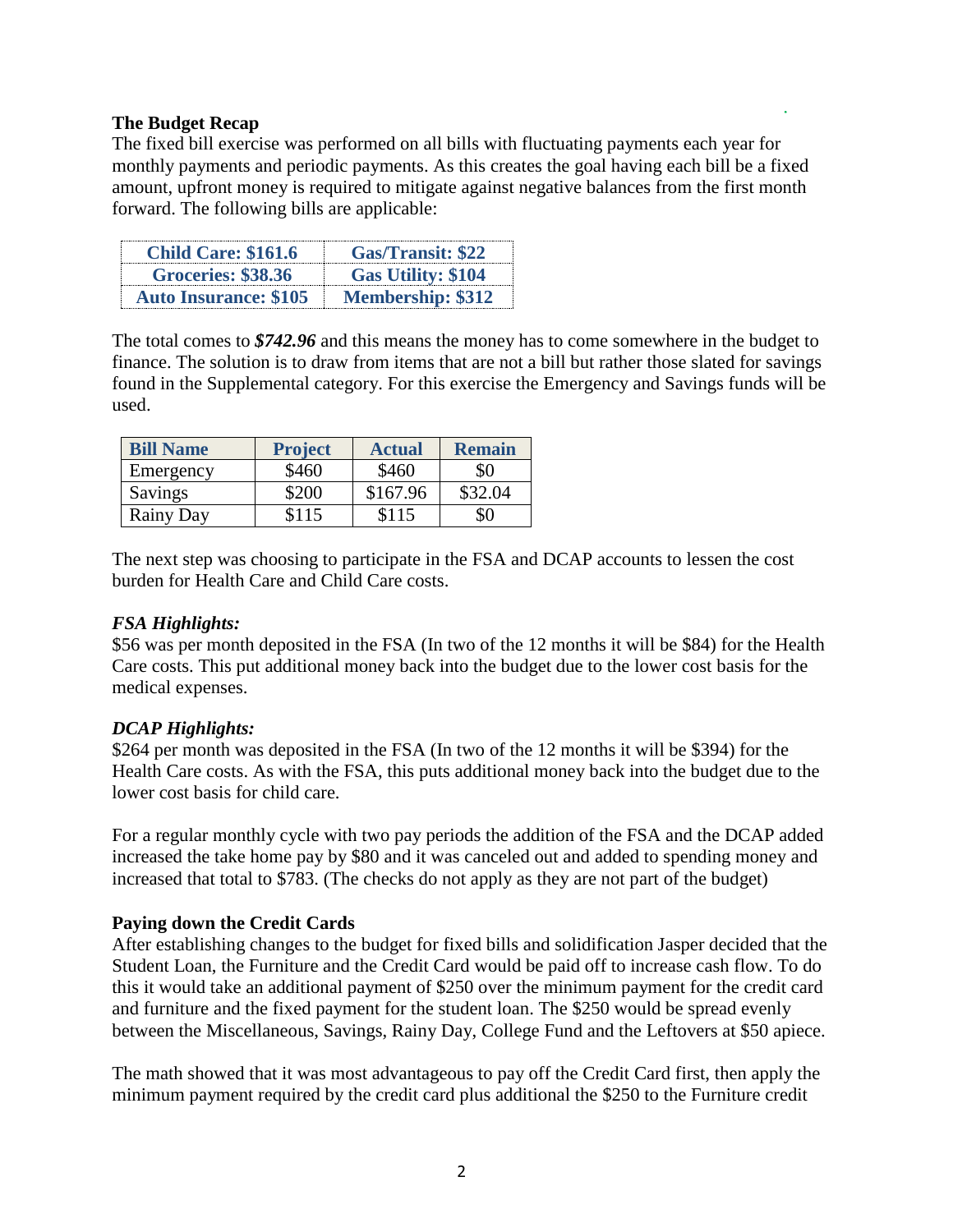card followed by that minimum payment plus additional the \$250 on top of the fixed Student Loan amount. After 35 months all of the debt will be removed which creates \$415 in additional cash flow and the \$250 drawn from the other savings funds and the Leftover account are back to their original numbers.

| <b>Payoff Months</b> | <b>Creditors</b> |
|----------------------|------------------|
|                      | Credit Card      |
|                      | Furniture        |
|                      | Student Loan     |

# **10.1 The New Budget after Three Years**

After establishing the budget the sole purpose is to set goals and develop control of money and as plan is in process there needs to be checkpoints when milestones occur to see if goals were met. In the established budget 36 months later this is what transpired:

# *Emergency Fund (\$460)*

Month 1: zero dollars saved – money was used for upfront cash to pay for fixed bill establishment

Month 2-36:  $$460 \times 35 = $16,100$ . The goal is to 3-6 months of living expenses with six being more realistic cushion. This number is derived from current expenses and does not include spending money or any savings vehicle in the budget. In the event there is a total loss of income the expenses at current levels of \$2,735 multiplied by six equals \$16,410 which is just \$310 shy of the current goal. In addition, in a crisis situation, expenses are cut back further as they are not necessities. By cutting out child care, cable, dining out and memberships \$526 is removed per month meaning the \$16,400 is realistic goal.

When looking at calculations it is a good idea to save money beyond what is mentioned above as a cushion as expenses usually rise over time and the cost of having no health care coverage. Another reason is that the general idea is to live a similar lifestyle without having income as when there was income.

# *Savings (\$200)*

Month 1: \$32.04 saved - \$167.96 was used for upfront cash to pay for fixed bill establishment.

Month 2-35: \$50 per month was used to pay off creditors.  $$150 \times 35 = $5,250$ .

Month 36: Creditors were paid off and Savings moved back to \$200 per month. 1 x  $$200 = $200$ 

Total: \$5,482.04 in Savings account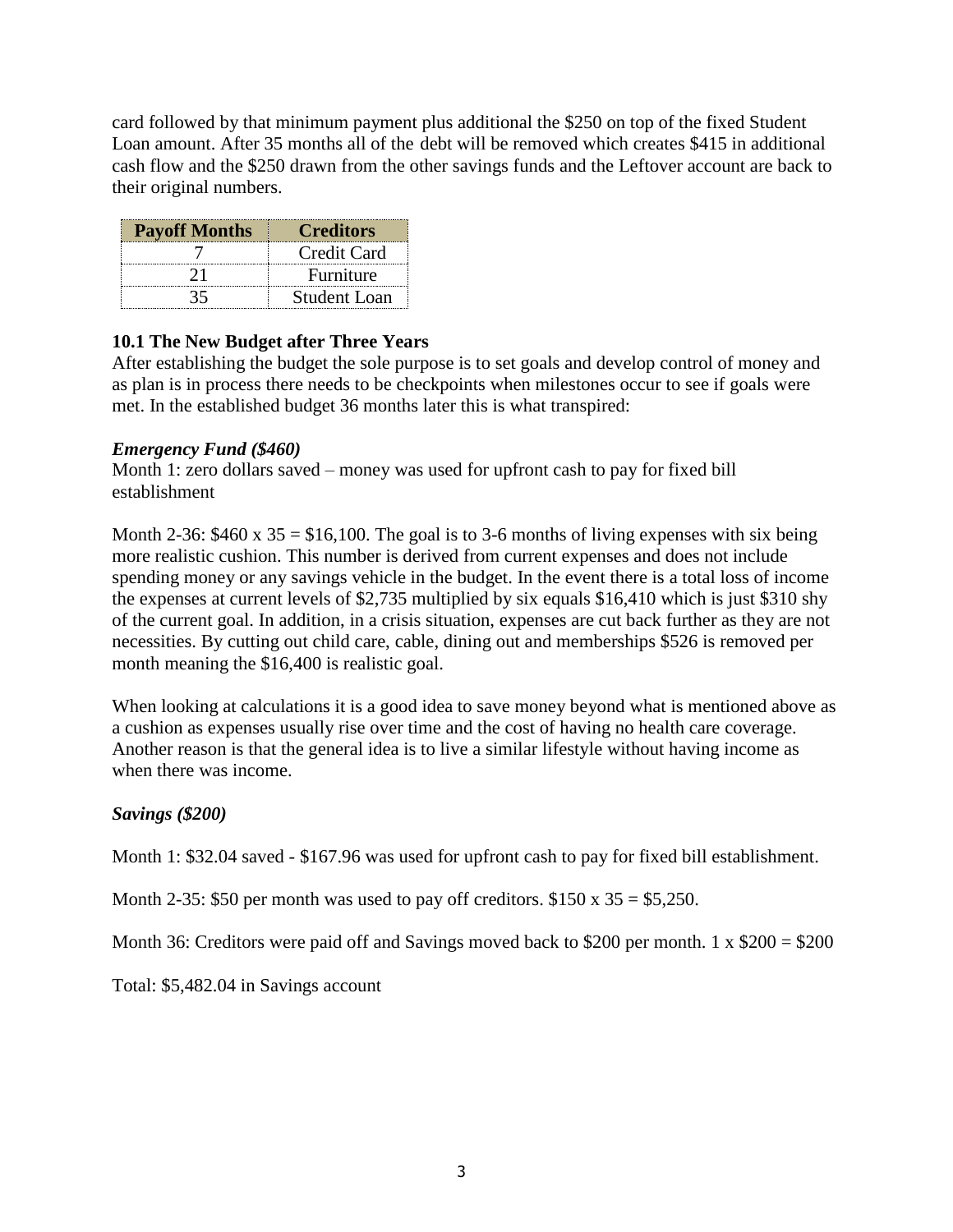# *Miscellaneous (\$165)*

Month 1-36: \$50 per month was used to pay off creditors.  $36 \times $115 = $4,140$ 

# *Rainy Day (\$115)*

Month 1: zero dollars saved \$115 was used for upfront cash to pay for fixed bill establishment.

Month 2 - 36: \$50 per month was used to pay off creditors.  $35 \times $65 = $2,275$ 

Total in Rainy Day: \$2,275

# *College (\$115)*

Month 1-36: \$50 per month was used to pay off creditors.  $$50 \times 36 = $1,800$ 

#### *Bonus Checks*

Two checks per year at \$2,119 for three years  $= $12,876$ 

| <b>Totals</b>       |               |
|---------------------|---------------|
| <b>Item</b>         | <b>Amount</b> |
| Emergency           | \$16,100      |
| Savings             | \$5,482       |
| Miscellaneous       | \$4,140       |
| Rainy Day           | \$2,275       |
| College Fund        | \$1,800       |
| <b>Bonus Checks</b> | \$12,714      |
| Total               | \$42,511      |

The results show that liquidity has been established due to planning and discipline. These numbers reflect straight saving of money without spending any of it; however some of this money may not be there after three years.

The *Emergency* fund should not be touched at all costs as that it protection against unforeseen liabilities with income for a 3-6 month period.

The *Savings* is to pay with cash for things outside of the normal budget such as buying a couch, a car or a kayak or taking a vacation so that no interest occurs from buying on credit.

The *Miscellaneous* is used purely to cover items in the month to month budget that cannot be accounted for. If the dishwasher breaks, the dentists need money for a filling or a new vacuum needs to be purchased then they typically can be paid for via this account so the budget stays balanced.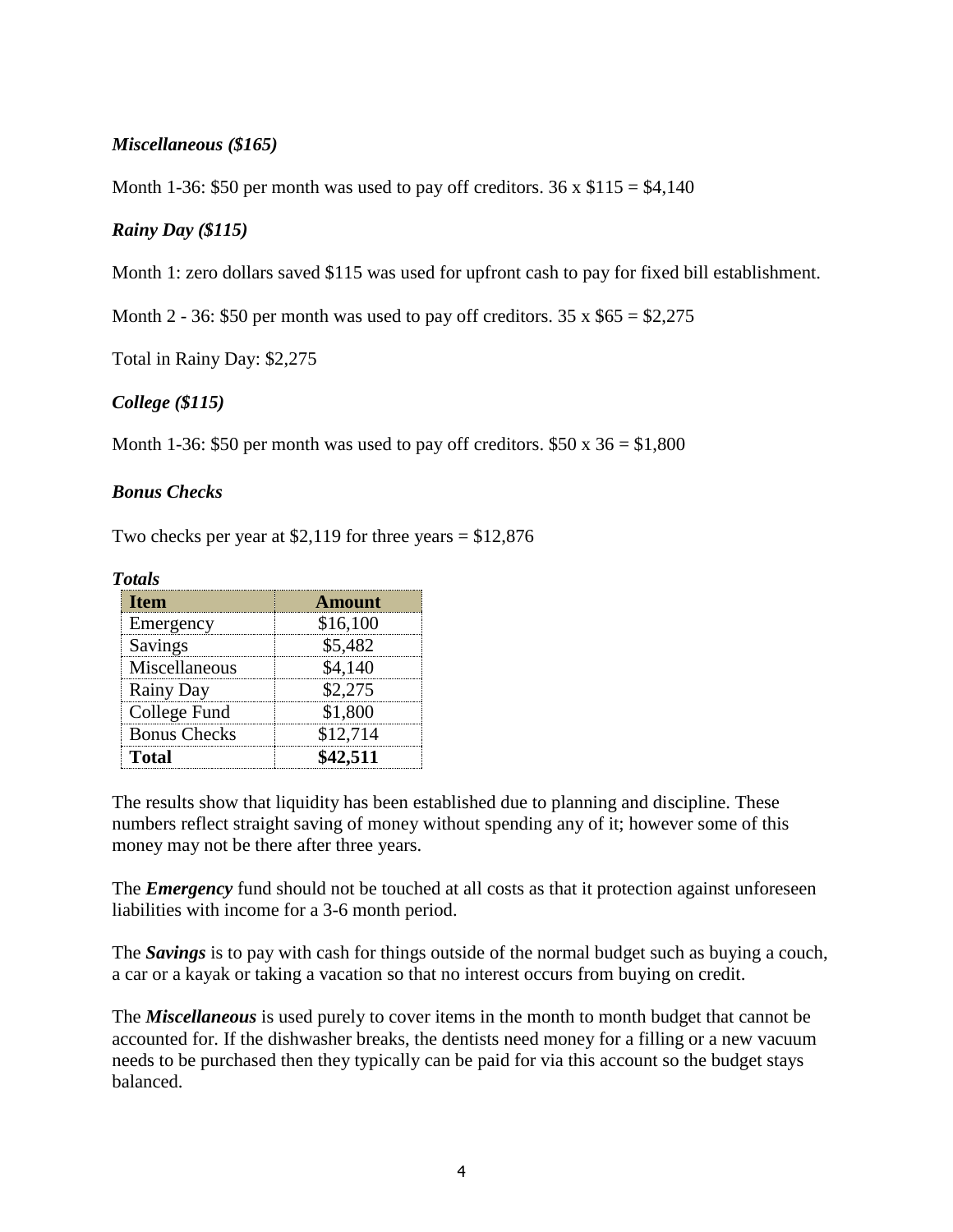The *Rainy Day* is a long term savings plan to pay for things later in life. It doesn't have to have an expiration period for goal completion it is a more of a "nice to have." This is used for things like a trip across Europe or to buy a motorcycle; things that may not be purchased in the working years in life. This fund can be altered at any point since it is tied to no bill or need to pay for something.

The *College Fund* is always a good idea if one plans to help children with college expenses. The earlier this gets started the better as college tuition almost never decreases in price. This fund at \$1,800 should be aggressively increased it typically only has an 18-year life before it is tapped into. In addition, this money should not be in a savings vehicle rather an education investment account.

The *Bonus Checks* are not tied to any bill or savings. They are simply a bonus to spend the money at free will whether it be for season tickets to sporting event or to take a trip to Mexico. However, anytime bonus money is given investing a portion of it is a good idea. An easy way to do this is to temporarily increase the 401k account for the bonus check period to add to retirement and lower the taxable income for the year.

# **10.2 Increased Disposable Income**

Disposable income is the amount of money that a household has available for spending and saving after income taxes have been accounted for. When maintaining a budget it is like an online newspaper in that it changes frequently. Many items paid for in the budget are by choice rather than necessity which subscribes to the "pay yourself first" theory which provides money outside of expenses first. In the budget the Leftovers are treated as an expense however, it money to spend freely. Consequently, when disposable income is increased and bills are covered it opens many opportunities to buy other things, pay off debt and increase savings and retirement income.

Now that 36 months has been completed Jasper, the 28-year old budgeter is given a raise of \$5,000 extending and the employer is not fully covering the medical/dental/vision plan and is going to charge \$50 per pay period which is pretax. With the raise and the added expense for Medical/Dental/Vision payment at \$100 (\$50 x 2 paychecks) the net pay after taxes comes to \$2,216, an increase of \$97 per pay period.

# **New Gross Pay:**

# **\$85,000 / 26 = \$3,269**

# *New Paycheck with Health Insurance:*

*-First, the gross pay is multiplied by*  $3\% \rightarrow $3,269 \times 3\% = $98$  $\rightarrow$ *-Second, the \$98 is subtracted from the \$3,269 → \$3,269 - \$98 = \$3,171 -Third, the gross pay is subtracted by \$28 (FSA)*  $\rightarrow$  *\$3,171*  $\cdot$  *\$28 = \$3,143 -Fourth, is subtracted by \$138 (DCAP) → \$3,143 - \$138 = \$3,005 -Fifth, the gross pay is subtracted by \$50 (Health Insurance) \$3,005 - \$50 = \$2,955 -Sixth, the \$2,955 is multiplied by the 25% tax rate → \$2,955 x .25 = \$739 -Seventh, the \$739 is subtracted from \$2,955 → \$2,955 - \$739 = \$2,219*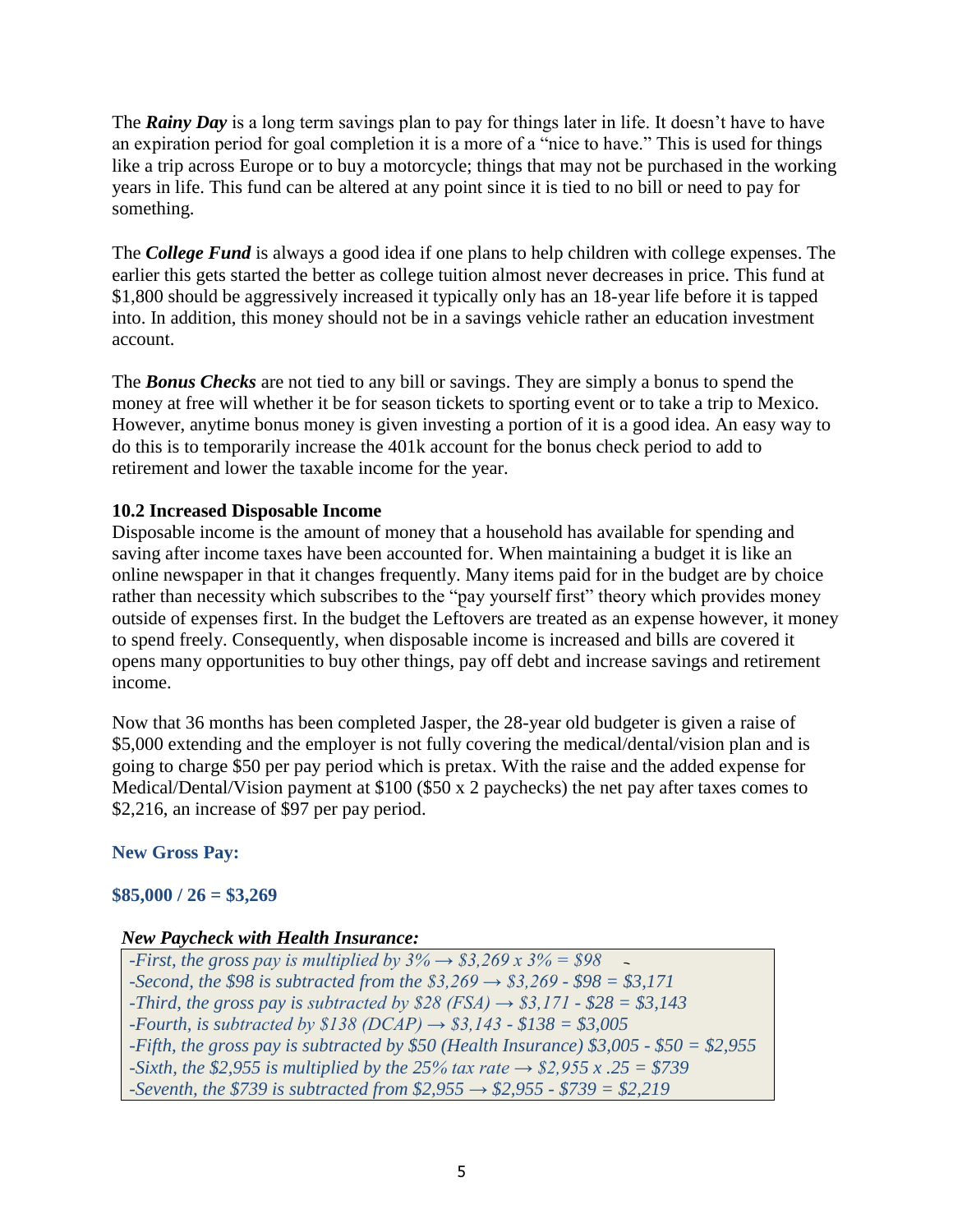From here the next step is to balance the budget reflecting the decreases in cash flow including the pretax expenses as with the medical/dental/vision deduction and the increase income. With the Student Loan, Credit Card and Furniture paid off, there are also expenses that can decrease for non-interest bearing items such as the Computer payment. Additionally, lifestyle changes, technology and competition can create efficiency and the need for less products and services to achieve the same customer satisfaction such as the removal of the Home Phone. Hence, during the 36-month period Jasper's budget the Increase in Disposable Income Chart shows:

| <b>Item</b>                    | <b>From</b> | <b>To</b> | <b>Monthly Gain/Loss</b> |
|--------------------------------|-------------|-----------|--------------------------|
| <b>Emergency Fund Paid off</b> | \$460       | \$0       | \$460                    |
| Increase in Pay (2 checks)     | \$2,119     | \$2,219   | \$194                    |
| Student Loan, Paid off         | \$300       | \$0       | \$300                    |
| Furniture Paid off             | \$65        | \$0       | \$65                     |
| Credit Card Paid off           | \$50        | \$0       | \$50                     |
| <b>Removed Home Phone</b>      | \$45        | \$0       | \$45                     |
| Computer Paid off              | \$33        | \$0       | \$33                     |
| Cell Phone Bill Reduced        | \$115       | \$85      | \$30                     |
| Cable Bill Reduced             | \$115       | \$87      | \$28                     |
| <b>Total</b>                   |             |           | \$1,205.00               |

The Subtotal in the budget is now at \$4,764 and the total expenses in the budget add up to \$3,559 and the difference is \$1,205 matching the Increase in Disposable Income chart. The Medical/Vision/Dental at \$100 per month is technically a decrease in income however, it is taken out in the paycheck and therefore not reflected in the budget as it is an after-tax summation

| <b>Income</b>     |         |
|-------------------|---------|
| Check 1           | \$2,216 |
| Check 2           | \$2,216 |
|                   |         |
| Income / Expenses |         |
| To Deposit        | \$4,432 |
| In Account        |         |
| In FSA            | \$56    |
| In DCAP           | \$276   |
| Subtotal          | \$4,764 |
| Remain            | \$3,559 |
| Gain/Loss         | \$1,205 |

# *Increase in Expenses*

As the exercise to reduce debt and expenses reaches a milestone, the increase in disposable income provides opportunity to pay for things; some by choice and some by circumstance. Budgets can always be expanded to capture each expenditure, although that is huge undertaking to track it down to the level such as the amount of coffee purchased during the week or through a daily spending log. While, it is a useful exercise typically people will not put in the effort to that level of monitoring.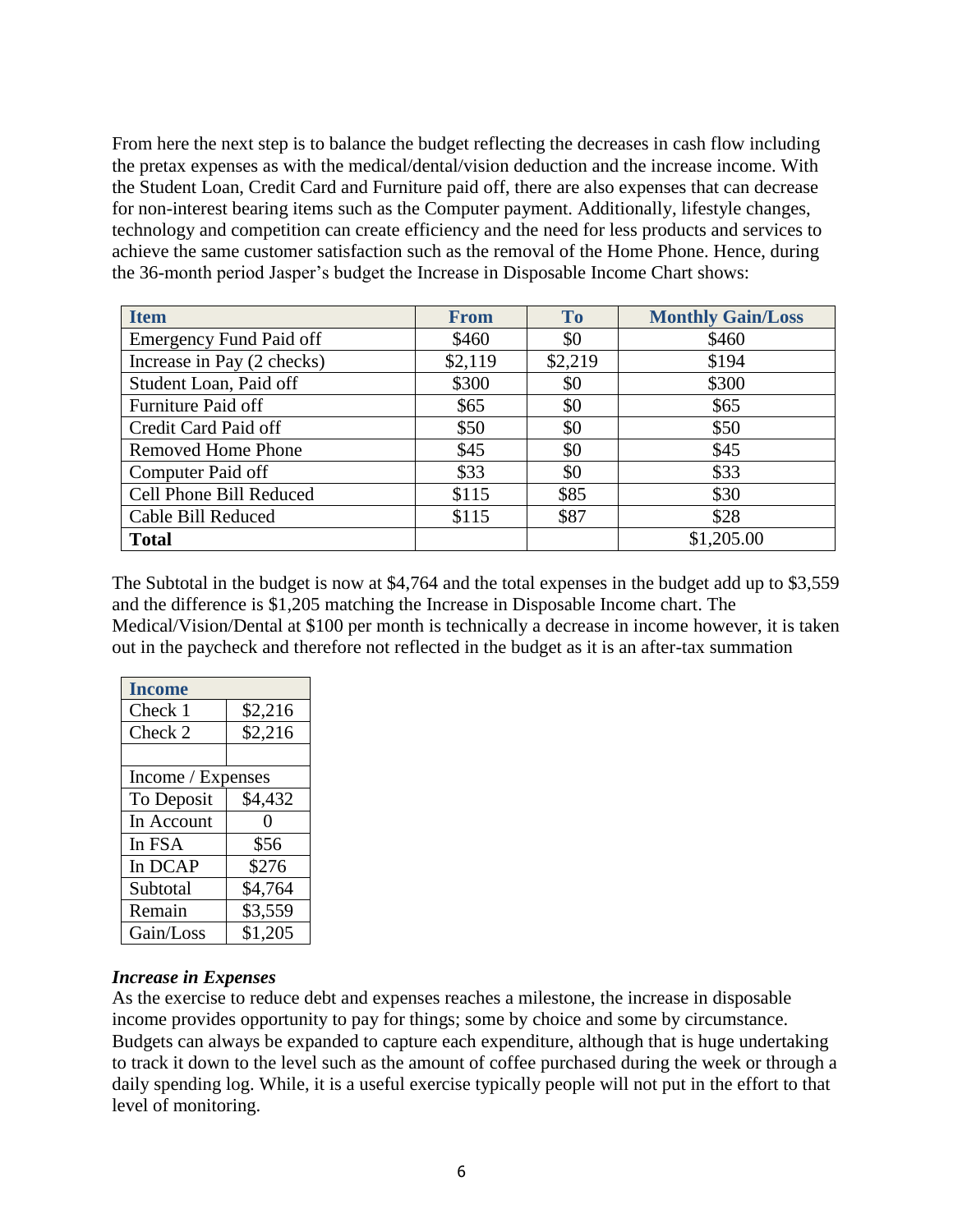This is where the Leftovers is a valuable piece to the budget. Since it is tied to no expense the cups of coffee are absorbed there and do not have to be tracked unless desired. On the inverse, the option exists outside of Savings and Miscellaneous funds, where regular expenditures baked in the Leftovers can be expanded out in the budget. Doing this will lower the Leftover amount each month however, when increased disposable income occurs, items tracked in the Leftovers can be tracked outside of this area as new expenses providing more free spending. Seeing there is more disposable income to play with Jasper decides to take on new expenditures.

# **10.4 Adding Term Life Insurance to the Budget**

Jasper's employer had as a benefit that gave the employees term life insurance for a low rate to that of general carriers which was at \$10 per month which is now going away and needs to be addressed . . . The question becomes what type of insurance to get. To get a policy questions asked about age, health history, medications taken and family's health history, if smoke is part of the lifestyle some other questions. Some carriers obtain a blood test to confirm health status.

# **Term Life Insurance**

Your term life insurance offers protection for a pre-set term of one year or more. It provides the most bang for the buck and simplicity more so for individuals needing insurance for under 30 years. Traditionally sold as terms of 5, 10 or 20 years, in which the monthly premium remain fixed throughout the life of the policy. A policy is laid out in a simple format: Coverage, term and monthly or annual premium. For example: a policy for \$500,000, for 20 years at \$38 per month

Term insurance policies build no cash value and they pay a benefit only when a death occurs during the term of the policy coverage. When a death occurs, the beneficiary (the person who will receive the money) collects the face amount (death benefit) of the policy income-tax free. Due to age alone, premium rates for renewals of these policies will normally increase at the end of the guaranteed policy period. Term insurance policies require that you furnish evidence of insurability at renewal to qualify for these rates.

# **10.5 Pet Wellness Insurance in the Budget**

Jasper decides to adopt a puppy from the animal shelter and needs shots and wants to have a wellness plan to care for the new addition to the family. He speaks to the local veterinarian who is offering a discount on one-year wellness plan with a \$96 upfront payment which will save money over the course of the year.

| <b>Services and Fees</b>    | <b>Regular Monthly Cost</b> | <b>Wellness Plan Monthly Cost</b> |
|-----------------------------|-----------------------------|-----------------------------------|
| Shots \$600/year            | \$50                        | \$40                              |
| Flea/Tick \$36/year         | \$3                         | \$5                               |
| Heartworm Rx \$72/year      | \$6                         | ΦZ                                |
| Monthly Grooming \$480/year | \$40                        | \$25                              |
| <b>Total</b>                | \$99                        | \$72                              |

Jasper with cash to spend from savings decides to pay \$96 upfront for the wellness plan which brings his total cost for the year to \$960 as opposed to not having a wellness plan at \$\$1,188 per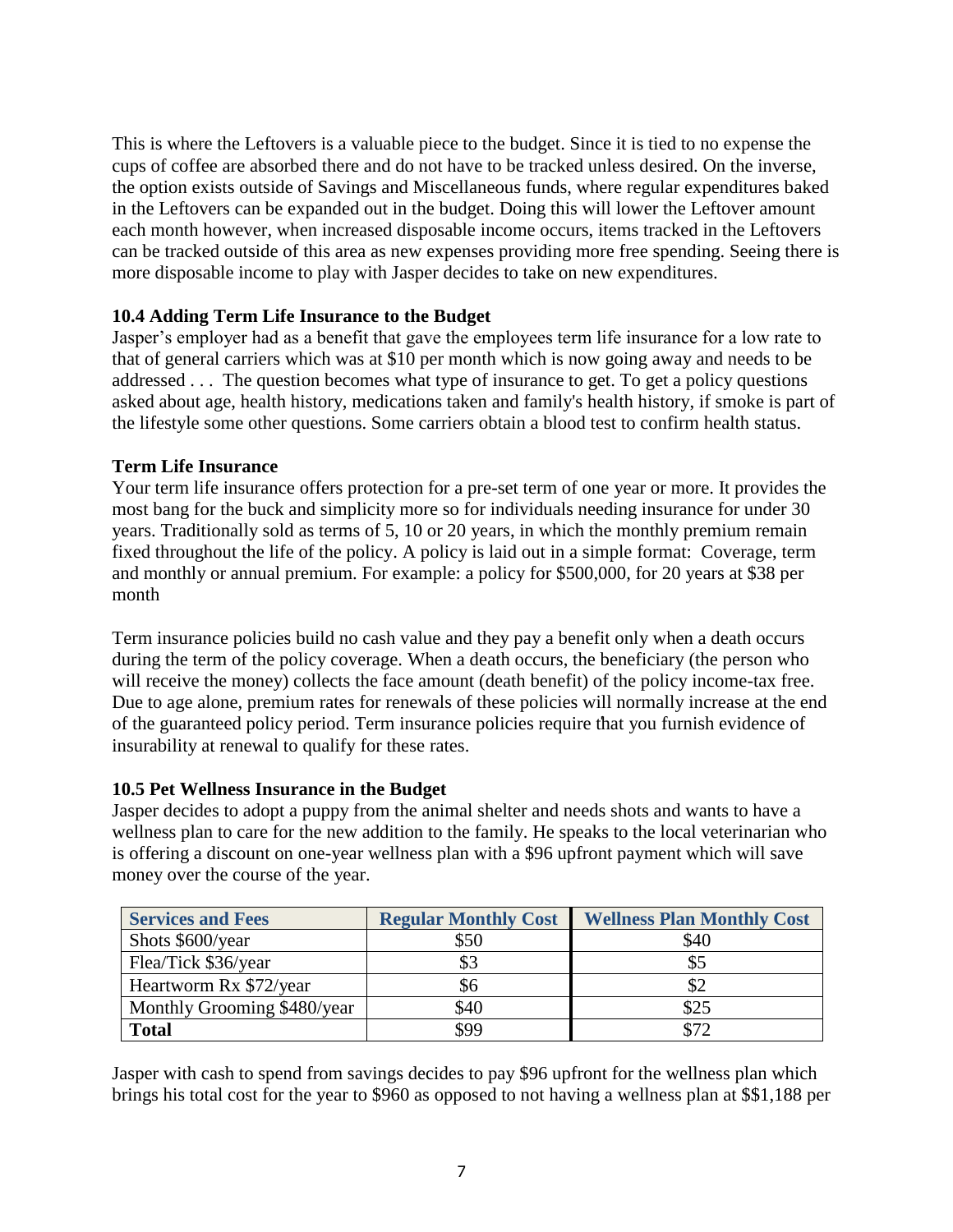year. To account for next year's wellness plan for the upfront portion an additional \$8 is added to the monthly cost bringing the total to \$80. This \$8 will be added to the Supplemental account each month.

# **10.6 Budgeting for Gifts throughout the Year**

Gifts for many are regular occurrence which can impact the budget each month. This is a category that has been previously managed from the Leftovers portion. Gifts can encompass many areas such birthdays, Mother's Day, Father's Day, bar and bat mitzvah's, Christmas, Kwanzaa, Easter, Passover, housewarming parties, anniversaries and the like.

With this initial thought process, a table is set up to create the budget framework and project costs. The first item of business is list the occasion for a gift, followed by the amount and the month of occurrence.

| <b>Occasion</b>              | Projected | <b>Month</b> |
|------------------------------|-----------|--------------|
| Mom Birthday                 | \$50      | February     |
| Dad Birthday                 | \$50      | April        |
| <b>Brother Birthday</b>      | \$50      | August       |
| Son Birthday                 | \$150     | September    |
| <b>Kids Birthday Parties</b> | \$120     | Random       |
| Grandma Birthday             | \$25      | January      |
| Friend (1) Birthday          | \$20      | March        |
| Friend (2) Birthday          | \$25      | March        |
| Mom Christmas                | \$75      | December     |
| Dad Christmas                | \$75      | December     |
| <b>Brother Christmas</b>     | \$75      | December     |
| Son Christmas                | \$125     | December     |
| Grandma Christmas            | \$20      | December     |
| Father's Day                 | \$20      | June         |
| Mother's Day                 | \$20      | May          |
| Miscellaneous                | \$60      | Random       |
| <b>Total</b>                 | \$960.00  |              |

The completed list brings the total to \$960 or \$80 per month. Jasper's thought process is that although the Leftovers have been supplying the cash for the gifts that this category should be on its own to creating a fixed payment each month as with the rest of the bills.

Although, the average is \$80 per month in December alone the amount for gifts totals \$370 which is 50% of Leftovers category. Therefore, the next step is to begin in January (current budget month) and list out the totals for each month rather than each individual item.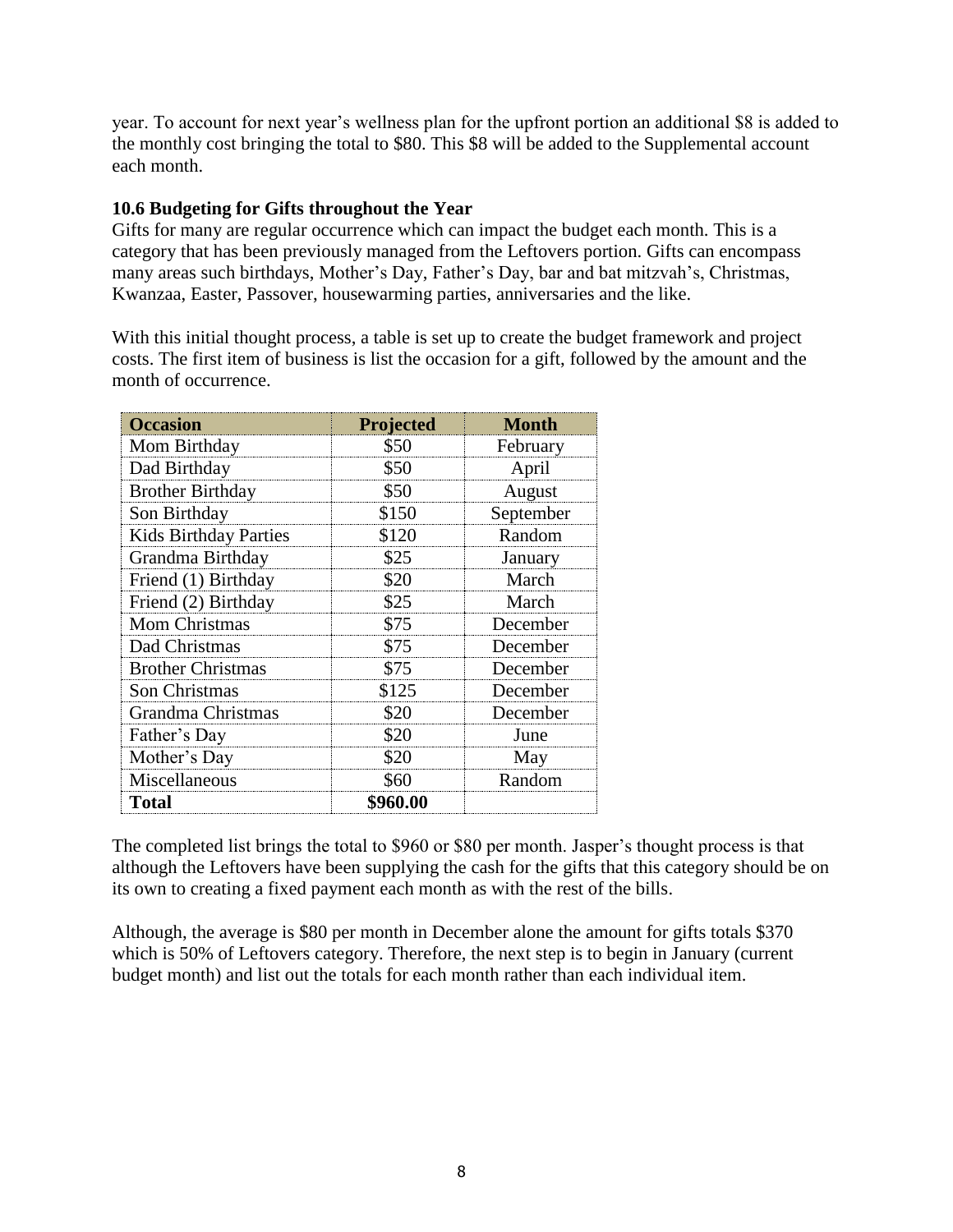| <b>Month</b> | Projected | <b>Budget</b> |
|--------------|-----------|---------------|
| Jan          | \$25      | \$80          |
| Feb          | \$50      | \$80          |
| Mar          | \$45      | \$80          |
| Apr          | \$50      | \$80          |
| May          | \$20      | \$80          |
| Jun          | \$20      | \$80          |
| Jul          | \$0       | \$80          |
| Aug          | \$50      | \$80          |
| Sept         | \$150     | \$80          |
| Oct          | \$0       | \$80          |
| <b>Nov</b>   | \$0       | \$80          |
| Dec          | \$370     | \$80          |
| <b>Total</b> | \$780.00  | \$960.00      |

The Projected column is \$180 less than the Budget column because that money was not binned to a particular month consequently there will be \$180 leftover at the end of the year to spend if the money as not used.

| <b>Month</b> | <b>Budget</b> | <b>Cost</b> | <b>To Supp</b> | <b>From Supp</b> | <b>New Supp Bal</b> |
|--------------|---------------|-------------|----------------|------------------|---------------------|
| Jan          | \$80          | \$25        | \$55           |                  | \$55                |
| Feb          | \$80          | \$50        | \$30           |                  | \$85                |
| Mar          | \$80          | \$45        | \$35           |                  | \$120               |
| Apr          | \$80          | \$50        | \$30           |                  | \$150               |
| May          | \$80          | \$20        | \$60           |                  | \$210               |
| Jun          | \$80          | \$20        | \$60           |                  | \$270               |
| Jul          | \$80          | \$0         | \$80           |                  | \$350               |
| Aug          | \$80          | \$50        | \$30           |                  | \$380               |
| Sept         | \$80          | \$150       |                | $(\$70)$         | \$310               |
| Oct          | \$80          | \$0         | \$80           |                  | \$390               |
| <b>Nov</b>   | \$80          | \$0         | \$80           |                  | \$470               |
| Dec          | \$80          | \$370       |                | \$290)           | \$180               |

Unlike some exercises to project and pay bills such as Child Care, the Gifts category does not require and upfront stipend to balance out the account at the end of the year. The Table above shows that the \$180 is remaining and if all of the money is used during the year it would be left with a zero balance before beginning a new year's cycle. In the event the \$180 is not needed and the budget remained the same, it will be reduced from \$80 to \$65 per month. (\$780 / 12)

# **Saving for Travel / Vacations in the Budget**

In the budget every item is treated as an expense even if items tracked are used as savings vehicle. For example, the Emergency Fund is not owed to anyone or any paid service or creditor; it is a choice to put money aside for other purposes. When deciding to take on new expenses they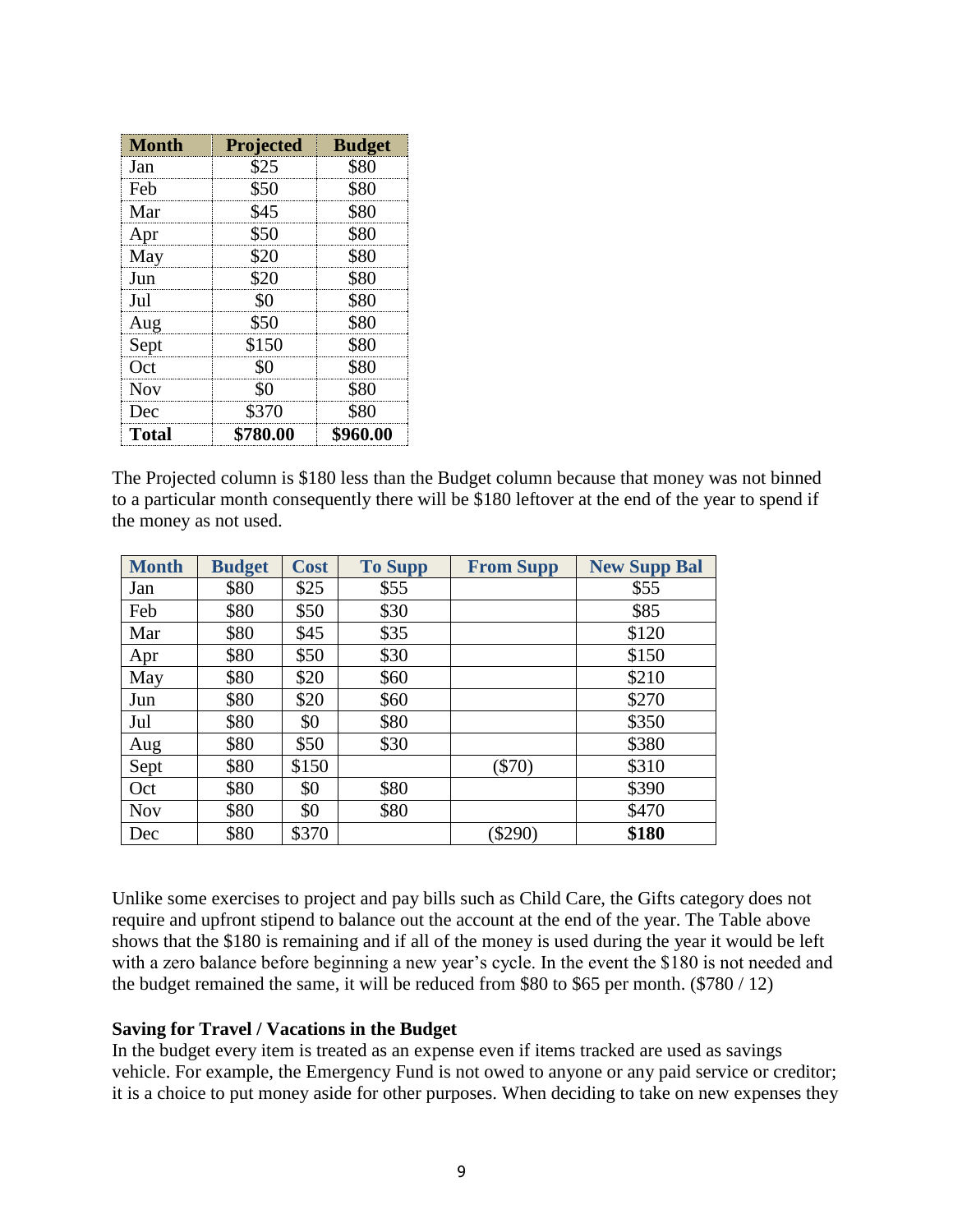can be a savings vehicle with a short term goal or it money may be money to have in case it is needed down the road. Based on further analysis Jasper has decided to take a trip in the next year has estimated the cost at \$1,200 (\$100 per month) and is changing Bowling to Sports / Leisure, is adding \$20 per month for a cooking class and \$80 per month for clothing.

| <b>Item</b>      | <b>From</b> | To         | <b>Monthly Increase</b> |
|------------------|-------------|------------|-------------------------|
| Pet              | \$0         | \$80       | \$80                    |
| Sports / Leisure | \$55        | \$75       | \$20                    |
| Life Insurance   | \$10        | \$35       | \$25                    |
| Gifts/Holidays   | \$0         | \$960(yr)  | \$80                    |
| Travel           | \$0         | \$1200(yr) | \$100                   |
| Clothes          | \$0         | \$960(yr)  | \$80                    |
|                  |             |            | \$385.00                |

# **10.6 Increasing the 401(k) Percentage**

The above Table shows an increase of \$385 and subtracting that from the \$1,205 in disposable income leaving a total of \$820. Aside from the added expenses Jasper also chooses to increase his retirement savings and has decided to contribute of \$17,000 per year to his 401(k).

# **401(k) calculation:**

# **\$17,000 / 26 = \$654, per check \$654 / \$3,269 = 20%**

# *\$85,000 Salary with 401(k) Increase:*

*-First, the gross pay is multiplied by*  $20\% \rightarrow $3,269 \times 20\% = $654$ *-Second, the \$98 is subtracted from the \$3,269 → \$3,269 - \$654 = \$2,615 -Third, the gross pay is subtracted by \$28 (FSA)*  $\rightarrow$  *\$2,615*  $\cdot$  *\$28 = \$2,587 -Fourth, is subtracted by \$138 (DCAP) → \$2,587 - \$138 = \$2,449 -Fifth, the gross pay is subtracted by \$50 (Health Insurance) \$2,449 - \$50 = \$2,399 -Sixth, the \$2,399 is multiplied by the 25% tax rate → \$2,399 x .25 = \$600 -Seventh \$600 is subtracted from \$2,399 → \$2,399 - \$600 = \$1,799*

*See the updated budget spreadsheet below: See the video for a detailed explanation*